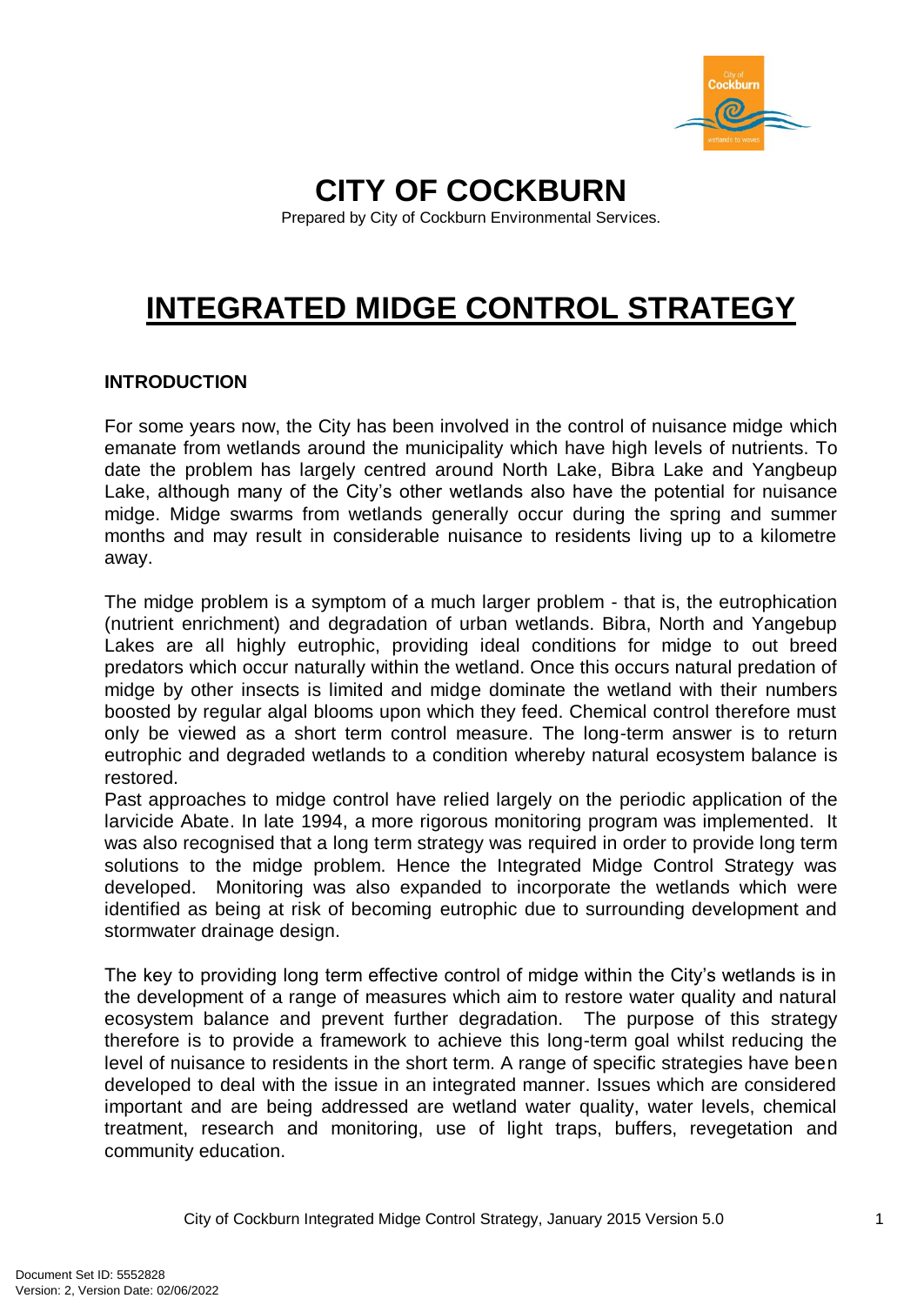

#### **CURRENT CONTROL STRATEGIES AND ISSUES**

The City currently spends in the order of \$80,000 per annum on its midge control and monitoring program and is focused mainly on the monitoring and larvicidal treatment of problem wetlands, however, a number of other strategies and actions have been developed to address the problem of nuisance midge.

#### *Monitoring*

Intensive monitoring of a number of wetlands is carried out from October through to April. This monitoring is carried out to determine midge larvae numbers within the wetland which may help to predict when we may have a midge outbreak. This then gives an indication of whether council may need to undertake a larvicide treatment of a particular wetland. Monitoring after the event also helps to determine if the treatment was successful.

A number of other physical parameters are measured when monitoring. These are used to give an indication of the water quality within a wetland. This includes assessing parameters such as the water level, temperature, pH, conductivity, Chloraphyll a, Phaeophytin, visibility and nutrient content including Total Nitrogen, Total Phosphorous, and available Nitrogen and Phosphorous. These measurements help to provide a clearer picture in terms of the water quality and functioning of these wetlands and are used to gain a greater understanding of midge ecology and changes in water quality within Cockburn's wetlands.

In addition to larval monitoring and water quality assessment, limited adult trapping is also undertaken in order to provide information on adult emergence and distances travelled. This will hopefully provide improved information in terms of necessary buffer distances, adult midge behaviour and the timing and effectiveness of larvicide treatments.

#### *Chemical Treatment/ Development of Alternative Larvicides*

When warranted, aerial larvacide treatment of North, Bibra and Yangebup Lakes may be undertaken. No other lakes have been treated to date. In recent years Yangebup Lake has been the only lake treated. North and Bibra Lakes have been drying out annually due to reduced rainfall and it is thought that this has had reduced the numbers of midge in these lakes.

City of Cockburn Integrated Midge Control Strategy, January 2015 Version 5.0 2 The City has been using Abate, a granular larveacide, to treat the wetlands for many years. However there are some concerns in relation to the use of Abate. There has been some conjecture that that midge may build up a resistance to Abate which limits its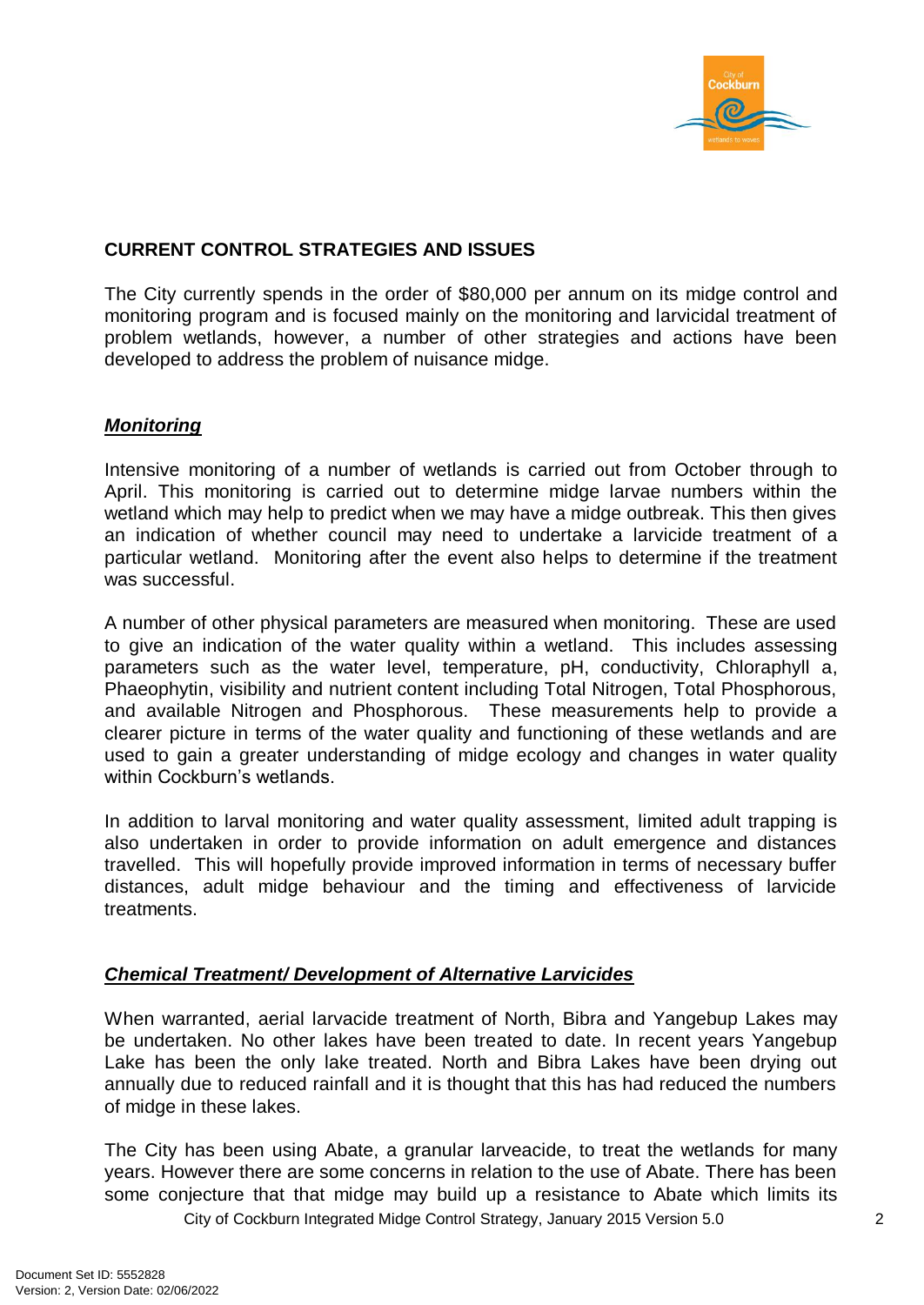

effectiveness. Abate is non-target specific and impacts on other insect species including midge predators. Abate is an organophosphate and thus adds nutrients to an already nutrient rich system. Abate may also bind to algae further reducing its effectiveness. With these concerns in mind the City lodged an application to use S-Methoprene as an alternative to Abate. Approval was granted by Australian Pesticides and Veterinary Medicines Authority in 2011. Although more expensive, S-Methoprene is a growth inhibitor and specific to mosquito and midge larvae and therefore less harmful to other aquatic invertebrates. It is not an organophosphate and thus does not add nutrients to the wetland. S-Methoprene has been used recently to treat Yangebup Lake and has proven to be very effective at reducing adult midge numbers. The minor use permit for S-Methoprene is valid until 2020.

#### *Buffers*

The City currently has a policy of not supporting the subdivision of land for residential development within 500m of the edge of any lake that is subject to potential midge infestation. The Policy also requires development between 500 metres and 800 metres of the lake to have restrictive covenants placed on the title of each new residential lot warning prospective purchasers that the land may be affected by midge infestation. The policy places the onus on developers to show how they will mitigate the impacts of nuisance midge if development is to occur within 500metres of a wetland.

This policy has been useful in minimising the impact of nuisance midge surrounding new residential areas close to wetlands. It must be noted however that development within 500metres of a wetland still occurs and these subdivisions are still supported by the West Australian Planning Commission.

Commercial development is not subject to the policy and high profile lighting and advertising signs attract high numbers of midge leading to complaints from some companies and businesses.

Many residential areas were developed in close proximity to problem wetlands prior to midge becoming a problem and the policy being developed. Thus many older residential areas are still affected by nuisance midge.

#### *Revegetation*

Since 1995 the City has and continues to undertake an extensive revegetation program around problem wetlands. Increasing vegetation around wetlands helps to screen lighting, which midge are attracted to. It also acts as an effective barrier to midge. Fringing vegetation also utilises nutrients which helps to remove them from the system and thus reduce the likelihood of algal blooms. Many of the lakes, however are so nutrient enriched that revegetation has a minimal effect.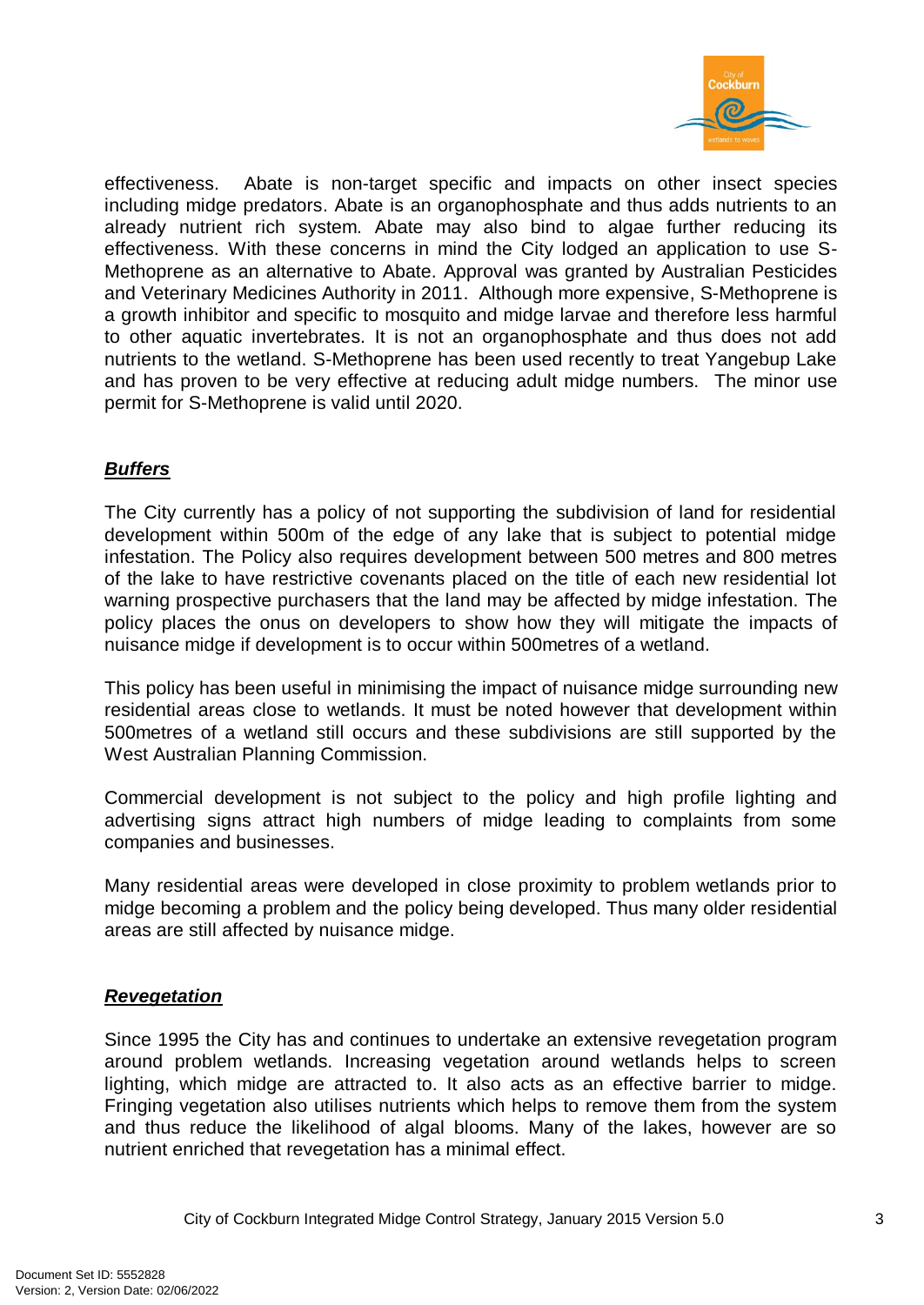

#### *Light Traps*

Previous investigations and trials of light traps at wetlands have shown them to have some benefit in attracting midge. The City has installed a number of light traps in some wetlands. Bibra Lake has three lights installed while Yangebup Lake has six. However the sheer number of adults that emerge from some of the wetlands mean that the lights have minimal effect on overall numbers.

The lights at these two wetlands are turned on in September and turned off in April. The lights are only lit between dusk and dawn.

#### *Community Education*

Many calls are received by the City's Environmental Services section in relation to midge particularly during the spring and summer months. This is used as an opportunity to inform residents about the complexity of the problem and provide advice on what practical measures they can take to reduce the impact on their homes.

A brochure has been developed which is made available to residents within the areas affected by midge. The brochure details the life cycle of midge, the impacts they have and the steps that residents can take to minimise the problem. The aim is to foster a greater understanding of the problem within the community. This is available for download on the City's webpage under Environment [\(www.cockburn.wa.gov.au/environment\)](http://www.cockburn.wa.gov.au/environment).

#### *Research*

The City was instrumental in establishing the Midge Research Group which comprises representatives from a number of Local Authorities and State Government Agencies as well as Murdoch University and the Wetlands Conservation Society. The aim of the group is to take a co-operative approach to midge management and to foster research and the development of control strategies.

In recent years the Midge Research Group has not been as active as in the past as the midge problem experience in some areas has declined, likely due to reduced rainfall and drying wetlands.

The City still collects data and promotes ongoing research. Recently all of the data collected in relation to midge and water quality monitoring was analysed by Edith Cowan University to try to determine if there was a pattern that could be noted that would help predict midge outbreaks. Unfortunately no pattern could be found but a report was produced which contains a number of recommendations including changes to the current monitoring program so that it might be streamlined and provide additional information which may help to minimise midge concerns. A new streamlined monitoring program was implemented in September 2013.

City of Cockburn Integrated Midge Control Strategy, January 2015 Version 5.0 4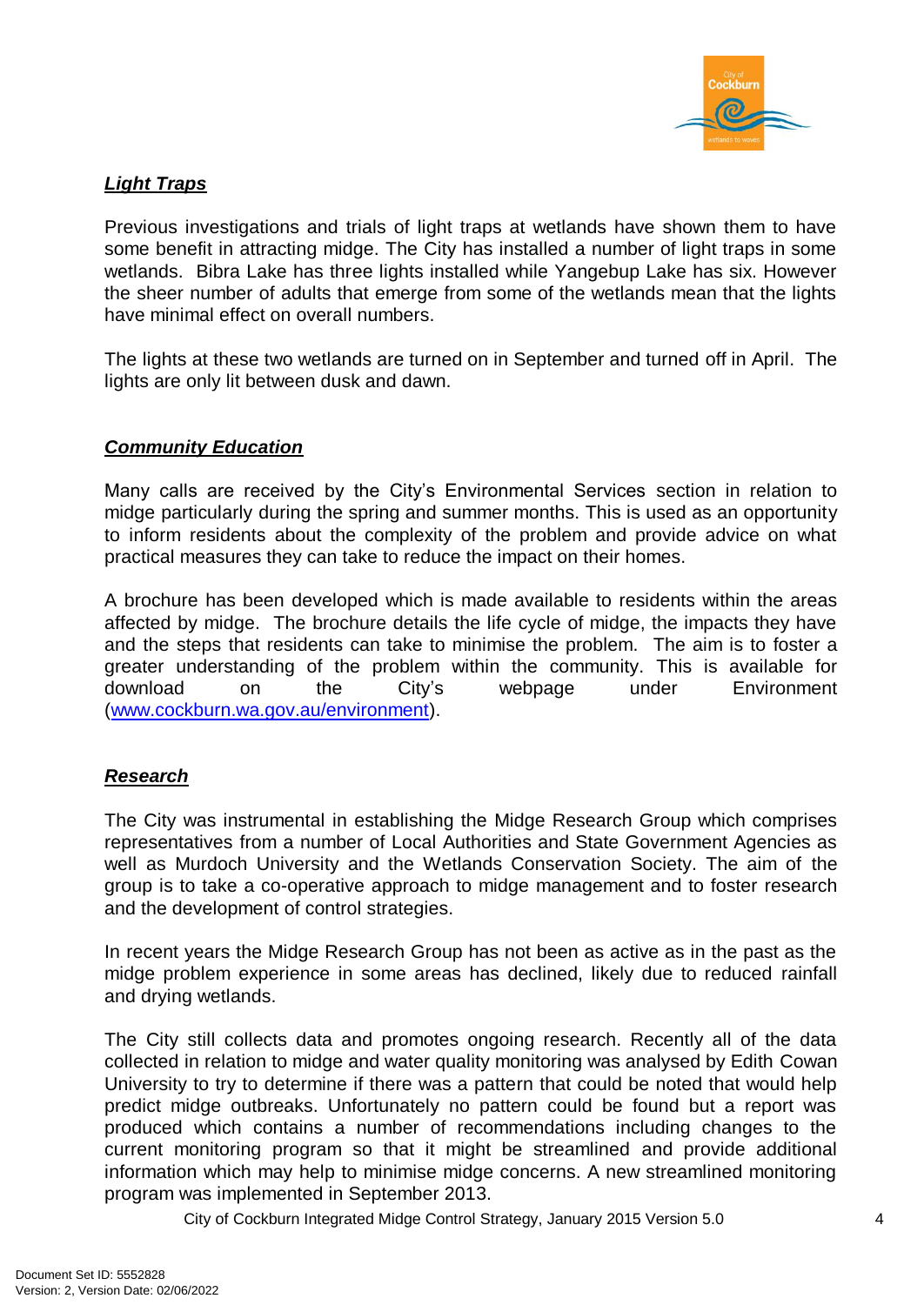

## **TARGETED APPROACH**

The development of an overall Integrated Management Strategy for midge within the City requires the development of a number of individual strategies in relation to the restoration of water quality, management of water levels, chemical treatment, buffers, revegetation, light traps, community education and research and monitoring. Objectives and strategies for each of these areas have been developed and are detailed below. It is considered that the implementation of these strategies and actions which follow will provide long term solutions to the midge problem within the City.

*The overall aim of these strategies is to reduce the impact of nuisance midge on residents within the City via the development of long-term environmentally sensitive integrated control strategies.*

Individually, these strategies are as follows:-

## **WATER QUALITY**

#### **Objective**

To restore water quality within eutrophic wetlands such that algal blooms are reduced and conditions favourable for the proliferation of midge are prevented.

#### **Strategies**

- Determine the sources of nutrient input to wetlands and develop strategies to reduce these inputs and deal with in lake nutrient levels.
- Pursue implementation of nutrient reduction strategies which are developed with assistance from State Government Departments as necessary.
- Protect water quality within other wetlands which have the potential to suffer from nuisance midge through careful catchment management and water quality control.

## **WATER LEVELS**

#### **Objective**

Restore natural water level regime in problem wetlands so as to reduce potential midge breeding areas and allow occasional drying of lake sediments.

#### **Strategies**

 Lobby the Water Corporation and State Government in relation to the pumping of problem wetlands in order to reduce elevated water levels and allow occasional summer drying.

City of Cockburn Integrated Midge Control Strategy, January 2015 Version 5.0 5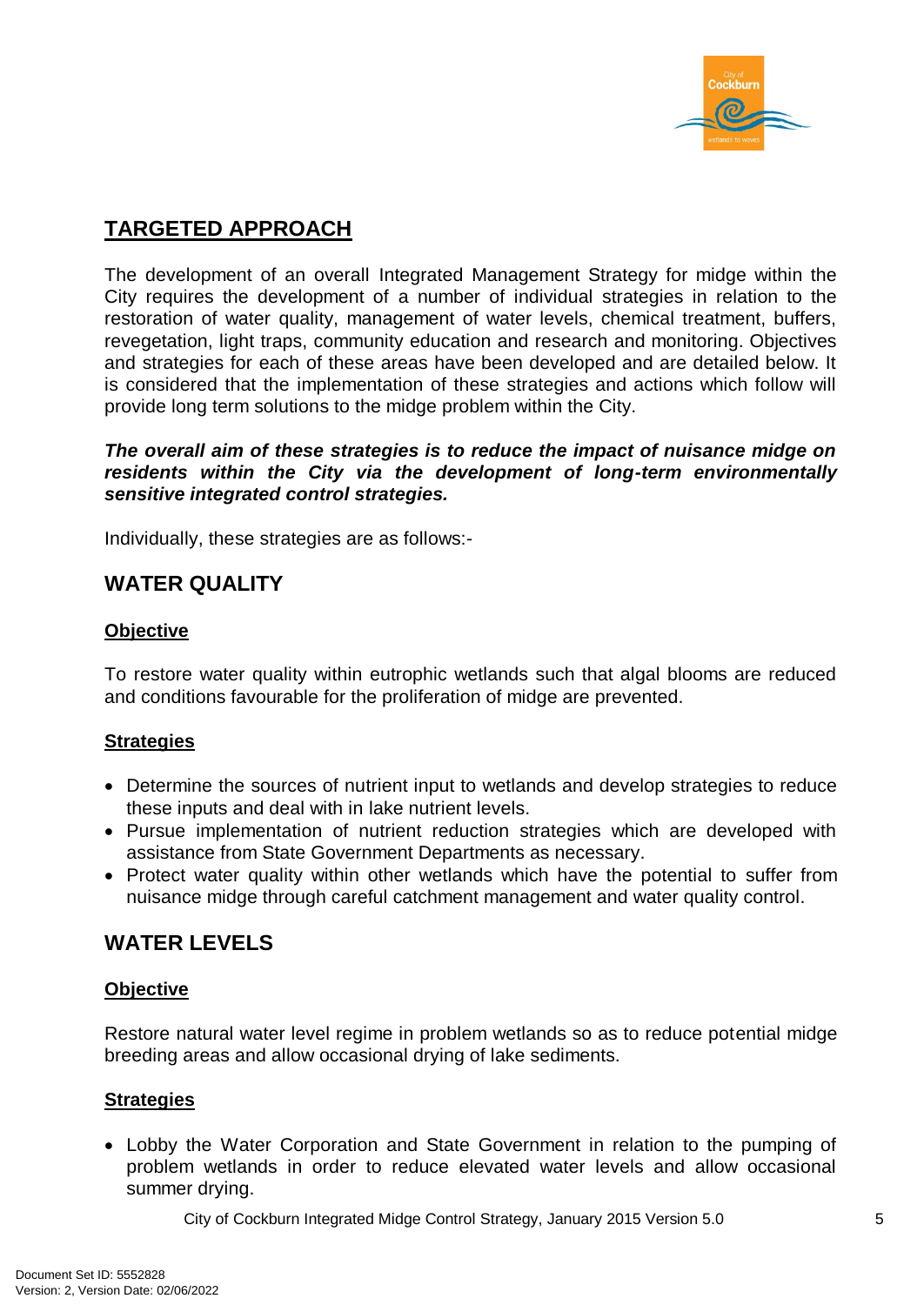

 Ensure that water level regimes in other wetlands which have the potential to create midge problems are not artificially altered in a manner which will encourage the proliferation of midge species.

## **CHEMICAL TREATMENT**

#### **Objective**

Continue to utilise chemical control such as Abate and S-Methoprene as a primary control measure to reduce the short term effects of midge on local residents.

#### **Strategies**

- Continue to use Abate as an interim measure. Aim to phase out Abate as a chemical control method and instead utilise S-Methoprene where suitable. Continue to trial the effectiveness of S-Methoprene based products and pursue permanent registration should trials prove effective.
- Investigate other possible non-invasive larvicides which are more affordable than S-Methoprene.
- Investigate the possibility and impacts of carrying out adult fogging as a control measure.

## **BUFFERS**

#### **Objective**

Minimise the impact of midges on residential areas and other sensitive land uses via the application of suitable buffers to new development adjacent to problem wetlands.

#### **Strategies**

- Maintain current buffer policy and review as necessary.
- Improve monitoring of wetlands located within future residential areas to ensure that potential midge problems are identified well ahead of proposed development.
- Investigate the feasibility of applying midge buffer to commercial development located within close proximity to problem wetlands.
- Review midge buffer policy as long term measures take effect.
- Gain support to prevent the development within 500 metres of wetlands by seeking the support of the West Australian Planning Commission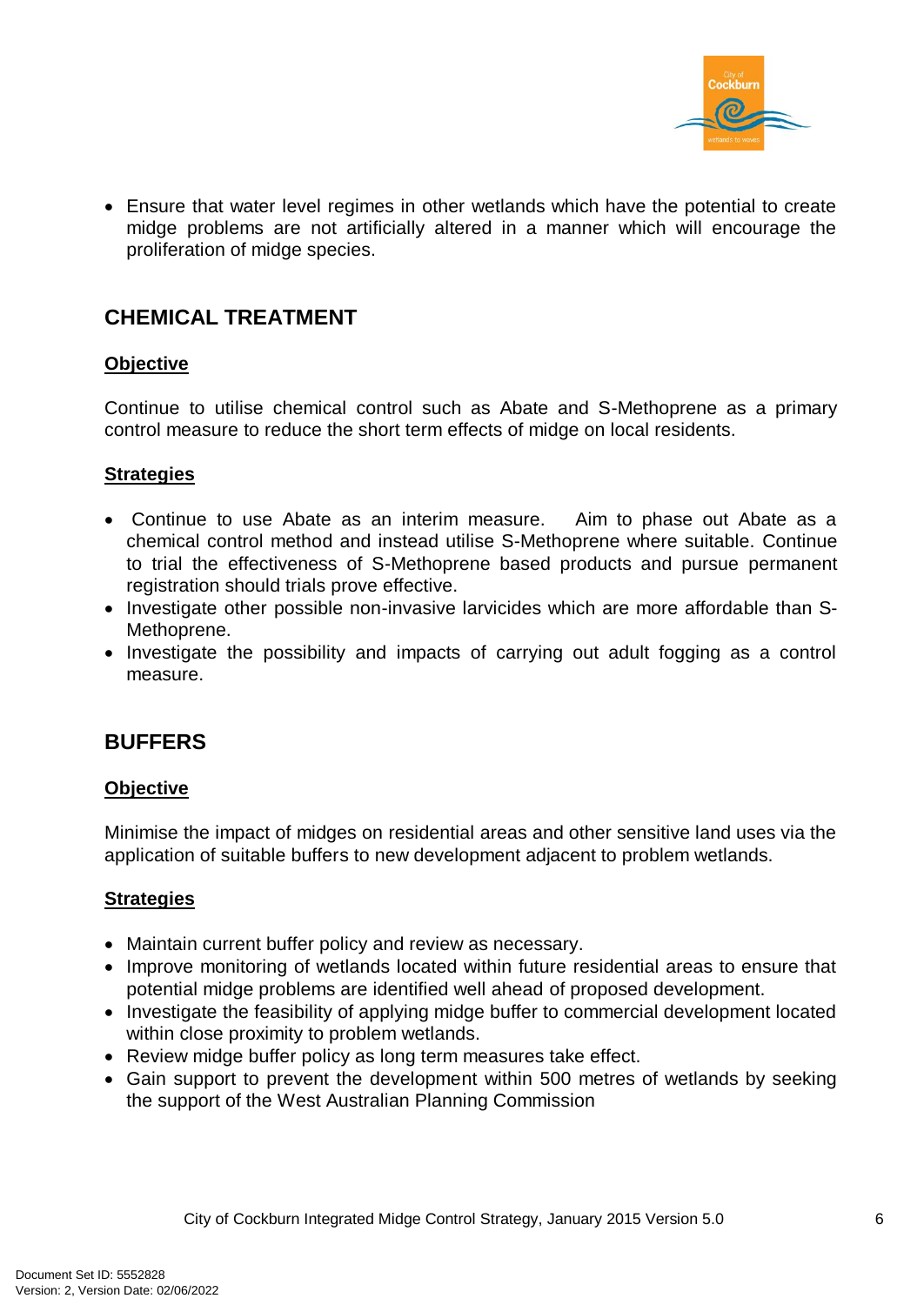

## **REVEGETATION**

#### **Objective**

Re-establish fringing and upland vegetation around degraded wetlands to help screen wetlands from residential areas and remove excessive nutrients.

#### **Strategies**

- Continue to restore fringing vegetation to improve buffering around problem wetlands.
- Ensure that existing fringing vegetation around wetlands is maintained and enhanced.

## **LIGHT TRAPS**

#### **Objective**

Continue to use of light traps as a means of reducing midge numbers around wetlands.

#### **Strategies**

• Install and maintain I light traps around wetlands that experience high midge numbers which impact on local residents.

## **COMMUNITY EDUCATION**

#### **Objective**

Raise the level of community awareness in relation to the complexity of the problem, the measures that are being taken to control midge and what to advise residents about what they can do to reduce to reduce the problem.

#### **Strategies**

 Distribute regular information to affected residents and place information on the City's website in relation to the complexity of the problem, what measures the city is taking to reduce the problem and advising residents what they can do to help minimise the problem.

[http://www.cockburn.wa.gov.au/Council\\_Services/Environment/Midge\\_Control/default](http://www.cockburn.wa.gov.au/Council_Services/Environment/Midge_Control/default.asp) [.asp](http://www.cockburn.wa.gov.au/Council_Services/Environment/Midge_Control/default.asp)